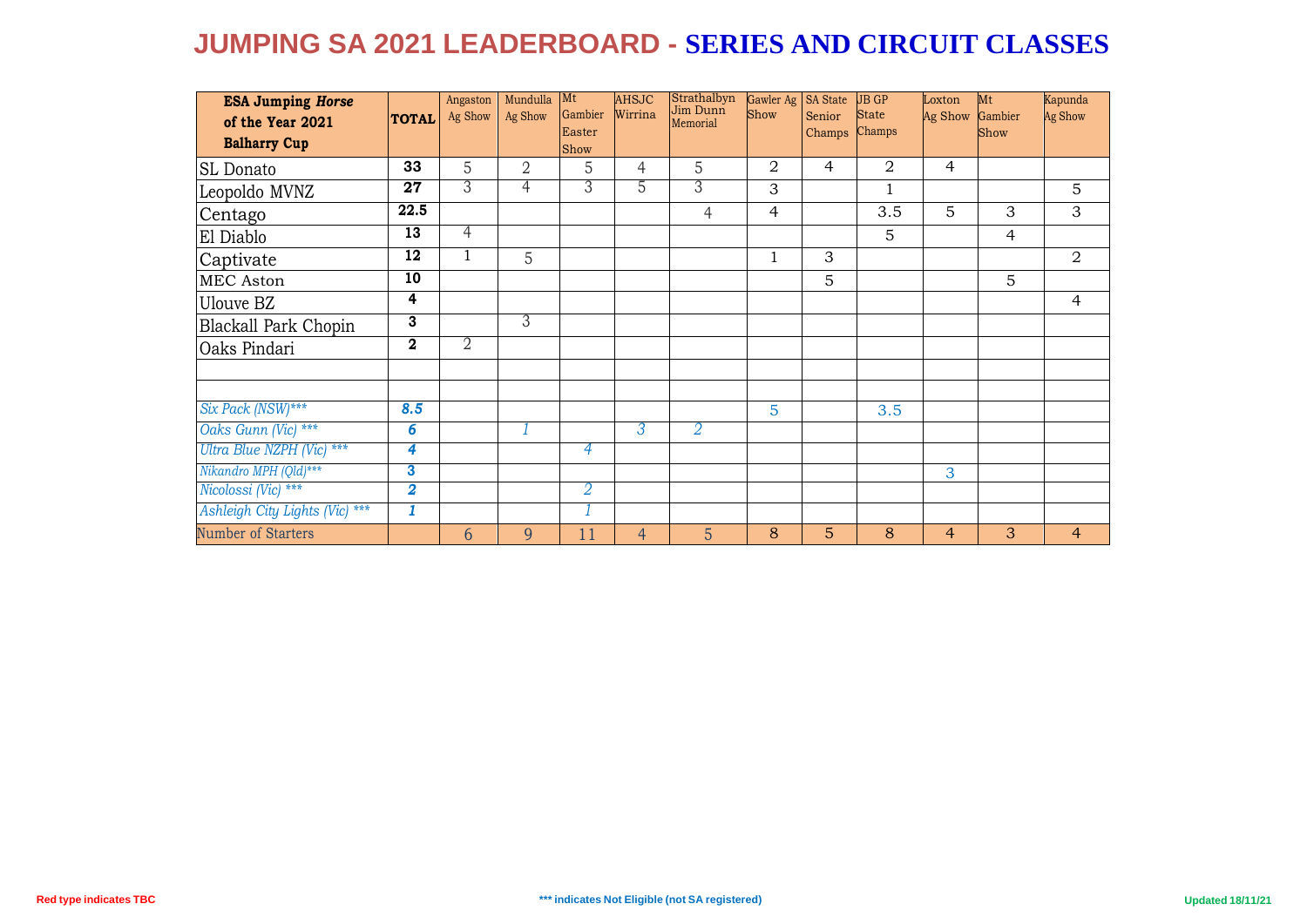| <b>ESA Jumping Rider</b><br>of the Year 2021<br><b>Balharry Cup</b> | <b>TOTAL</b>     | Angaston<br>Ag Show | Mundulla<br>Ag Show | <b>Mt</b><br>Gambier<br>Easter<br>Show | <b>AHSJC</b><br>Wirrina | Strathalbyn<br>Jim Dunn<br>Memorial | Gawler<br>Ag<br>Show | <b>SA</b> State<br>Senior<br>Champs | <b>JB GP</b><br><b>State</b><br>Champs | Loxton<br>Ag Show | Mt<br>Gambier<br>Show | Kapunda<br>Ag Show |
|---------------------------------------------------------------------|------------------|---------------------|---------------------|----------------------------------------|-------------------------|-------------------------------------|----------------------|-------------------------------------|----------------------------------------|-------------------|-----------------------|--------------------|
| Anthony Thomas                                                      | 33               | 5                   | $\overline{2}$      | 5                                      | 4                       | 5                                   | 2                    | $\overline{4}$                      | 2                                      | $\overline{4}$    |                       |                    |
| Conor Reed                                                          | 27               | 3                   | 4                   | 3                                      | ა                       | 3                                   | 3                    |                                     |                                        |                   |                       | $\overline{5}$     |
| Troy Woollard                                                       | 22.5             |                     |                     |                                        |                         | $\overline{4}$                      | $\overline{4}$       |                                     | 3.5                                    | 5                 | 3                     | 3                  |
| <b>Briony Temby</b>                                                 | 13               | 4                   |                     |                                        |                         |                                     |                      |                                     | 5                                      |                   | $\overline{4}$        |                    |
| Susanna Verco                                                       | 12               |                     | 5                   |                                        |                         |                                     | $\mathbf{1}$         | 3                                   |                                        |                   |                       | $\overline{2}$     |
| Adam Metcalfe                                                       | 10               |                     |                     |                                        |                         |                                     |                      | 5                                   |                                        |                   | 5                     |                    |
| Michelle Clark                                                      | 4                |                     |                     |                                        |                         |                                     |                      |                                     |                                        |                   |                       | 4                  |
| Kristy Bruhn                                                        | 3                |                     | 3                   |                                        |                         |                                     |                      |                                     |                                        |                   |                       |                    |
| Nicole Bruggemann                                                   | 3                |                     |                     |                                        |                         |                                     |                      |                                     |                                        | 3                 |                       |                    |
| Adam Crouch                                                         | $\boldsymbol{2}$ | $\overline{2}$      |                     |                                        |                         |                                     |                      |                                     |                                        |                   |                       |                    |
| Mark Lindh (NSW) ***                                                | 8.5              |                     |                     |                                        |                         |                                     | 5                    |                                     | 3.5                                    |                   |                       |                    |
| Katrina Hope (Vic) ***                                              | 6                |                     |                     |                                        | 3                       | 2                                   |                      |                                     |                                        |                   |                       |                    |
| Kristy Haworth (Vic) ***                                            | 4                |                     |                     | 4                                      |                         |                                     |                      |                                     |                                        |                   |                       |                    |
| Frida Lindgren (Vic) ***                                            | 3                |                     |                     | 3                                      |                         |                                     |                      |                                     |                                        |                   |                       |                    |
| Number of Starters                                                  |                  | $\overline{6}$      | 9                   | $\overline{11}$                        | $\overline{4}$          | 5                                   | 8                    | 5                                   | 8                                      | 4                 | 3                     | $\overline{4}$     |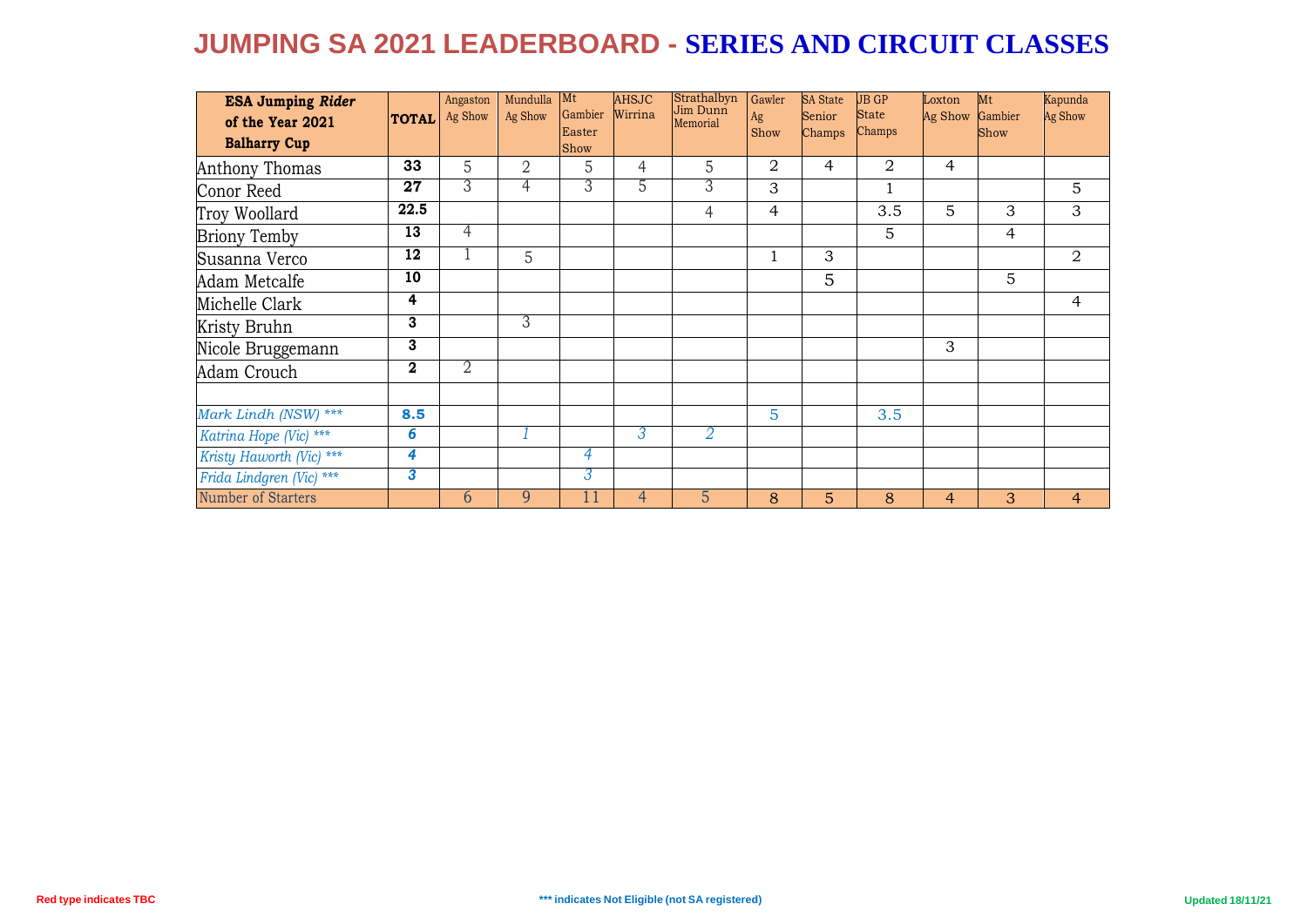| <b>ESA</b>                  |                 | Mt<br>Gambier  | <b>NDSJC</b><br>Mt | Angaston<br>Ag Show | Mundulla<br>Ag Show | Waikerie<br>Show | <b>AHSJC</b><br>Wirrina | Kadina Ag Monalita<br>Show | State          | Junior<br><b>SA State</b> | Gawler Ag Loxton<br>Show | Ag Show        | Mt<br>Gambier  | Kapunda<br>Ag Show | <b>NDSJC</b><br>Guley |
|-----------------------------|-----------------|----------------|--------------------|---------------------|---------------------|------------------|-------------------------|----------------------------|----------------|---------------------------|--------------------------|----------------|----------------|--------------------|-----------------------|
| Junior Jumping Horse        | <b>TOTAL</b>    | JN/YR          | Pleasant           |                     |                     |                  |                         |                            | Champs         | Champs                    |                          |                | Show           |                    | Cup                   |
| of the Year 2021            |                 |                |                    |                     |                     |                  |                         |                            |                |                           |                          |                |                |                    |                       |
| <b>Fosters Cup</b>          |                 |                |                    |                     |                     |                  |                         |                            |                |                           |                          |                |                |                    |                       |
| Madagascar                  | 48              |                | 3                  | 5                   | $\overline{4}$      | $\overline{4}$   | 5                       | 3                          |                |                           | 5                        | 4              | 5              | 5                  | 5                     |
| Samsonite                   | $\overline{20}$ |                | 2                  |                     | 3                   |                  |                         |                            | 5              | $\mathbf{1}$              |                          | 5              |                | $\overline{4}$     |                       |
| <b>MEC Gossip</b>           | 17              |                | 4                  |                     |                     | 5                | 4                       |                            |                | $\overline{4}$            |                          |                |                |                    |                       |
| <b>PP Master Class</b>      | 16              |                |                    |                     |                     |                  |                         |                            | 3              | 3                         |                          |                | 3              | 3                  | $\overline{4}$        |
| Law Abiding Citizen         | $\overline{12}$ | $\overline{2}$ |                    | 3                   | $\overline{2}$      |                  |                         |                            | $\overline{2}$ |                           |                          |                | $\overline{2}$ | $\mathbf{1}$       |                       |
| Party Rocker                | $\overline{11}$ |                | 5                  | 4                   |                     |                  |                         |                            |                |                           | $\overline{2}$           |                |                |                    |                       |
| Sandon Grove Ralphiel       | 10              |                |                    |                     |                     |                  |                         | 4                          | $\mathbf{1}$   |                           | $\overline{4}$           | 1              |                |                    |                       |
| <b>MV King</b>              | 10              |                |                    |                     |                     |                  |                         |                            |                |                           |                          | 3              | 4              |                    | 3                     |
| Tulara Wat Conikka          | 8               |                |                    |                     |                     |                  |                         |                            |                | $\mathbf 5$               | 3                        |                |                |                    |                       |
| Highfield Chiquitas Chico   | 6               |                |                    |                     |                     |                  |                         |                            | $\overline{4}$ | $\overline{2}$            |                          |                |                |                    |                       |
| Nightwish                   | $\overline{6}$  |                |                    |                     |                     |                  |                         | 5                          |                |                           | $\mathbf{1}$             |                |                |                    |                       |
| Starlight Dazzle Razzle     | 5               | 5              |                    |                     |                     |                  |                         |                            |                |                           |                          |                |                |                    |                       |
| Chekeeta                    | 4               |                |                    |                     |                     |                  |                         |                            |                |                           |                          | $\overline{2}$ |                | $\overline{a}$     |                       |
| Twins Imperial K            | 4               | $\overline{4}$ |                    |                     |                     |                  |                         |                            |                |                           |                          |                |                |                    |                       |
| <b>Ward Room</b>            | 4               |                |                    |                     |                     |                  |                         | $\mathbf 1$                |                |                           |                          |                | $\mathbf{1}$   |                    | $\overline{a}$        |
| <b>TMP</b> Valentino        | 3               |                |                    |                     |                     | 3                |                         |                            |                |                           |                          |                |                |                    |                       |
| <b>MEC Amarni</b>           | $\mathbf 2$     |                |                    |                     |                     |                  |                         | $\overline{2}$             |                |                           |                          |                |                |                    |                       |
|                             |                 |                |                    |                     |                     |                  |                         |                            |                |                           |                          |                |                |                    |                       |
|                             |                 |                |                    |                     |                     |                  |                         |                            |                |                           |                          |                |                |                    |                       |
| Another Sportsman (Vic) *** | $\sqrt{5}$      |                |                    |                     | $5\overline{)}$     |                  |                         |                            |                |                           |                          |                |                |                    |                       |
| Aeroboyz (Vic) ***          | 3               | 3              |                    |                     |                     |                  |                         |                            |                |                           |                          |                |                |                    |                       |
|                             |                 |                |                    |                     |                     |                  |                         |                            |                |                           |                          |                |                |                    |                       |
| Number of Starters          |                 | $\overline{5}$ | $\overline{4}$     | 5                   | 6                   | 3                | 4                       | 6                          | 14             | 11                        | 12                       | 9              | $\overline{5}$ | 8                  | 5                     |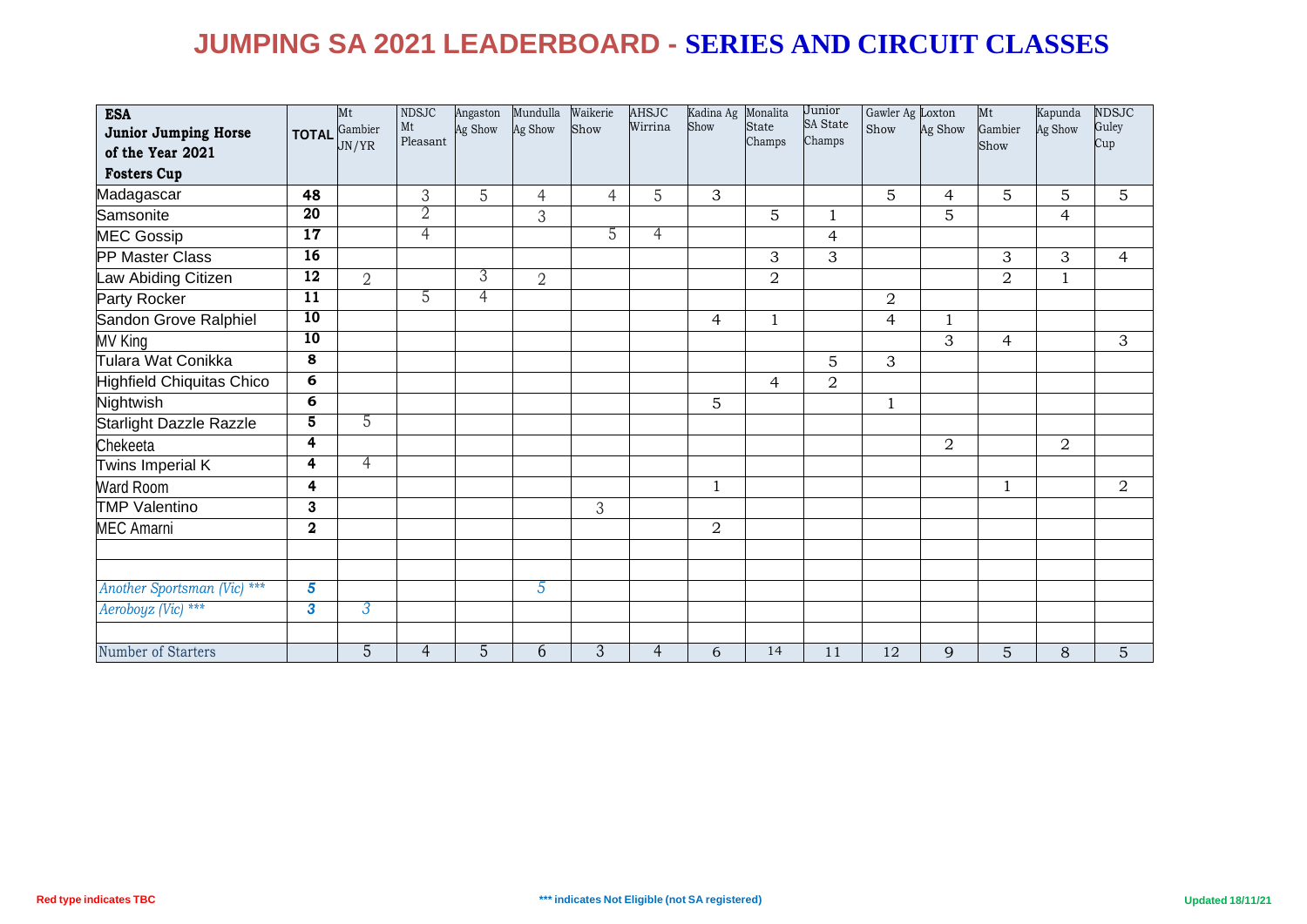| <b>ESA</b><br>Junior Jumping Rider of<br>the Year2021 Fosters Cup | <b>TOTAL</b>   | Mt<br>Gambier<br>JN/YR | NDSJC Mt Angaston<br>Pleasant Ag Show |                | Mundulla<br>Ag Show | Waikerie<br>Show | <b>AHSJC</b><br>Wirrina | Kadina Ag<br>Show | Monalita<br>State<br>Champs | Junior<br>Title SA<br><b>State</b><br>Champs | Gawler Ag<br>Show | Loxton<br>Ag Show | Mt<br>Gambier<br>Show | Kapunda<br>Ag Show | <b>NDSJC</b><br>Guley<br>Cup |
|-------------------------------------------------------------------|----------------|------------------------|---------------------------------------|----------------|---------------------|------------------|-------------------------|-------------------|-----------------------------|----------------------------------------------|-------------------|-------------------|-----------------------|--------------------|------------------------------|
| Lauren Bolzon                                                     | 48             |                        | 3                                     | 5              | 4                   | $\overline{4}$   | 5                       | 3                 |                             |                                              | 5                 | 4                 | 5                     | 5                  | 5                            |
| Zara Young                                                        | 28             | $\overline{2}$         |                                       | 3              | $\overline{2}$      |                  |                         |                   | 5                           | 3                                            |                   |                   | 5                     | $\overline{4}$     | $\overline{4}$               |
| <b>Abigail Lewis</b>                                              | 25             |                        | $\overline{4}$                        |                |                     | 5                | 4                       |                   |                             | 9                                            | 3                 |                   |                       |                    |                              |
| <b>Bella Masters</b>                                              | 24             |                        | $\overline{2}$                        |                | 3                   |                  |                         |                   | 5                           | $\mathbf{1}$                                 |                   | $\overline{7}$    |                       | 6                  |                              |
| Harry Beckel                                                      | 11             |                        | 5                                     | $\overline{4}$ |                     |                  |                         |                   |                             |                                              | 2                 |                   |                       |                    |                              |
| Sophia Craddock                                                   | 10             |                        |                                       |                |                     |                  |                         | $\overline{4}$    | $\mathbf{1}$                |                                              | 4                 | $\mathbf{1}$      |                       |                    |                              |
| Sophie Vears                                                      | 10             |                        |                                       |                |                     |                  |                         |                   |                             |                                              |                   | 3                 | $\overline{4}$        |                    | 3                            |
| Chelsea Clarke                                                    | 6              |                        |                                       |                |                     |                  |                         |                   | $\overline{4}$              | $\overline{2}$                               |                   |                   |                       |                    |                              |
| Alexandra Morris                                                  | 5              | 5                      |                                       |                |                     |                  |                         |                   |                             |                                              |                   |                   |                       |                    |                              |
| Kane Johnson                                                      | 4              | $\overline{4}$         |                                       |                |                     |                  |                         |                   |                             |                                              |                   |                   |                       |                    |                              |
| <b>Ruby Vears</b>                                                 | 4              |                        |                                       |                |                     |                  |                         | $\mathbf{1}$      |                             |                                              |                   |                   | $\mathbf{1}$          |                    | $\overline{2}$               |
| <b>Maisy Davies</b>                                               | 3              |                        |                                       |                |                     | 3                |                         |                   |                             |                                              |                   |                   |                       |                    |                              |
| Holly Bolzon                                                      | $\mathbf{2}$   |                        |                                       |                |                     |                  |                         | 2                 |                             |                                              |                   |                   |                       |                    |                              |
|                                                                   |                |                        |                                       |                |                     |                  |                         |                   |                             |                                              |                   |                   |                       |                    |                              |
|                                                                   |                |                        |                                       |                |                     |                  |                         |                   |                             |                                              |                   |                   |                       |                    |                              |
| Imogen Lindh (NSW)                                                | 6              |                        |                                       |                |                     |                  |                         | $\overline{5}$    |                             |                                              | $\mathbf{1}$      |                   |                       |                    |                              |
| Zara Smith (Vic) ***                                              | $5\phantom{1}$ |                        |                                       |                | 5                   |                  |                         |                   |                             |                                              |                   |                   |                       |                    |                              |
| Daniella Blismas (Vic) ***                                        | 3              | $\mathfrak{Z}$         |                                       |                |                     |                  |                         |                   |                             |                                              |                   |                   |                       |                    |                              |
|                                                                   |                |                        |                                       |                |                     |                  |                         |                   |                             |                                              |                   |                   |                       |                    |                              |
| Number of Starters                                                |                | 5                      | $\overline{4}$                        | 5              | 6                   | 3                | $\overline{4}$          | 6                 | 14                          | 11                                           | 12                | 9                 | 5                     | 8                  | $\overline{5}$               |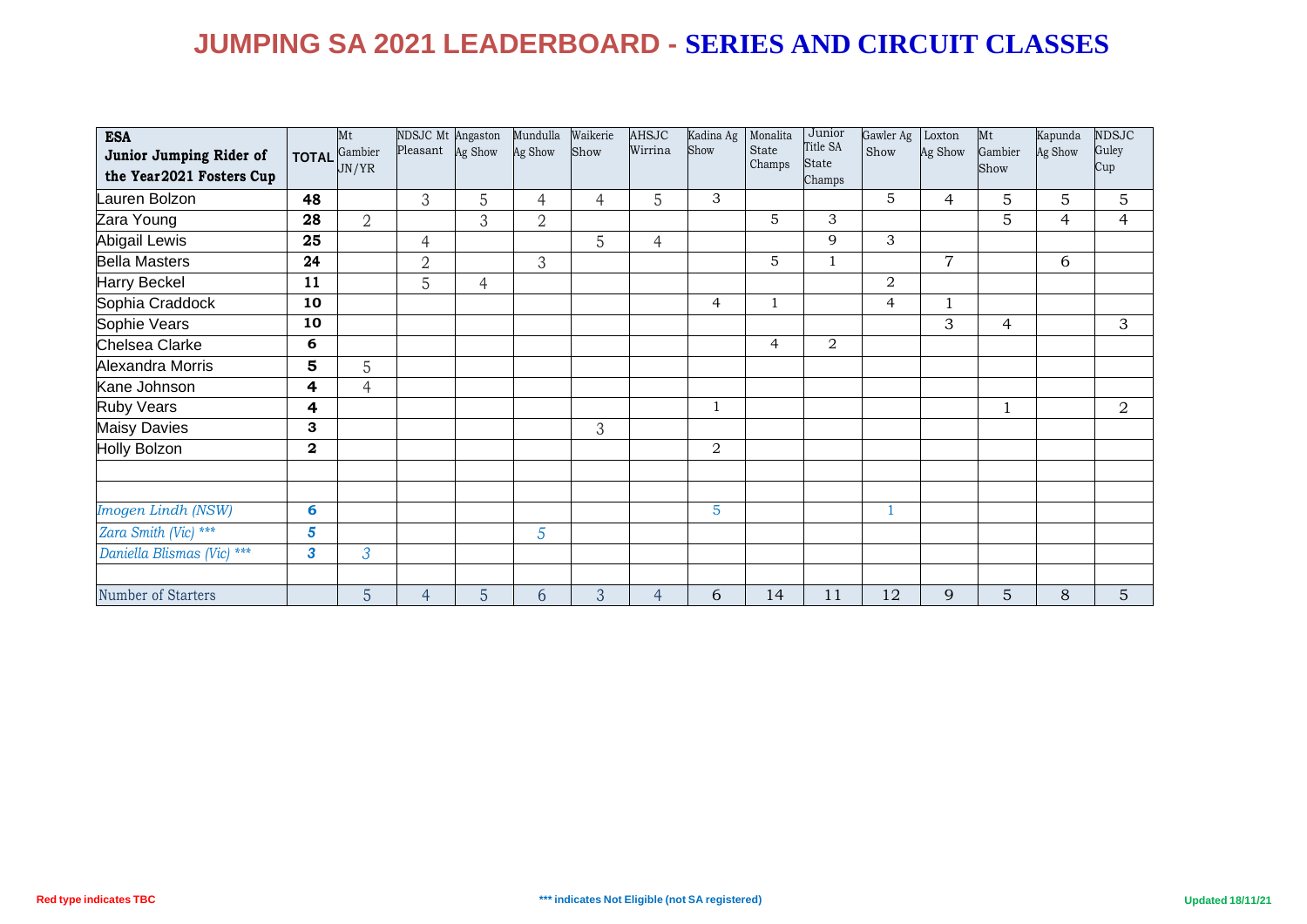| Jumping SA 2021<br>PLATINUM LEAGUE<br>Sponsored by Dapple EQ | <b>TOTAL</b> | Angaston<br>Ag Show | Mt<br>Pleasant<br>Ag Show | Kadina<br>Ag Show | Gawler<br>Ag Show | Loxton<br>Ag Show | Pt Elliot<br>Ag Show | Mt<br>Gambier<br>Ag Show | Kapunda<br>Ag Show |
|--------------------------------------------------------------|--------------|---------------------|---------------------------|-------------------|-------------------|-------------------|----------------------|--------------------------|--------------------|
| Captivate                                                    | 26           | 4                   | 4                         | 1                 | $\overline{4}$    | $\overline{4}$    | 1                    | $\overline{4}$           | 4                  |
| <b>MEC Aston</b>                                             | 24           |                     |                           | 4                 | 5                 | 5                 |                      | 5                        | 5                  |
| Centago                                                      | 13           | $\overline{2}$      | 3                         | $\overline{2}$    |                   | 1                 | 4                    | 1                        |                    |
| Leopoldo MVNZ                                                | 10           | 5                   |                           |                   | 3                 |                   |                      |                          | $\overline{2}$     |
| <b>EL Diablo</b>                                             | $\mathbf 7$  | 3                   |                           |                   | $\mathbf 1$       |                   |                      | 3                        |                    |
| New World Rolls Royce                                        | 5            |                     |                           |                   |                   |                   | 5                    |                          |                    |
| Oaks Pindari                                                 | 5            |                     | 5                         |                   |                   |                   |                      |                          |                    |
| <b>SL Donato</b>                                             | 4            |                     |                           |                   | $\overline{2}$    | $\overline{2}$    |                      |                          |                    |
| <b>Romley Quiz Master</b>                                    | 3            |                     |                           |                   |                   | 3                 |                      |                          |                    |
| Gizella                                                      | 3            |                     |                           |                   |                   |                   | 3                    |                          |                    |
| <b>Great Gatsby K1</b>                                       | 3            |                     |                           |                   |                   |                   | $\overline{2}$       |                          | 1                  |
| <b>Ulouve BZ</b>                                             | 3            |                     |                           |                   |                   |                   |                      |                          | 3                  |
| Land of the Free                                             | $\mathbf{2}$ |                     |                           |                   |                   |                   |                      | 2                        |                    |
|                                                              |              |                     |                           |                   |                   |                   |                      |                          |                    |
| <b>Blackall Park Chopin (Vic)***</b>                         | 3            |                     |                           | 3                 |                   |                   |                      |                          |                    |
| James Bentley (Vic)***                                       | 5            |                     |                           | 5                 |                   |                   |                      |                          |                    |
|                                                              |              |                     |                           |                   |                   |                   |                      |                          |                    |
| Number of Starters                                           |              | $\overline{7}$      | 3                         | 8                 | 5                 | 11                | 8                    | 5                        | 5                  |